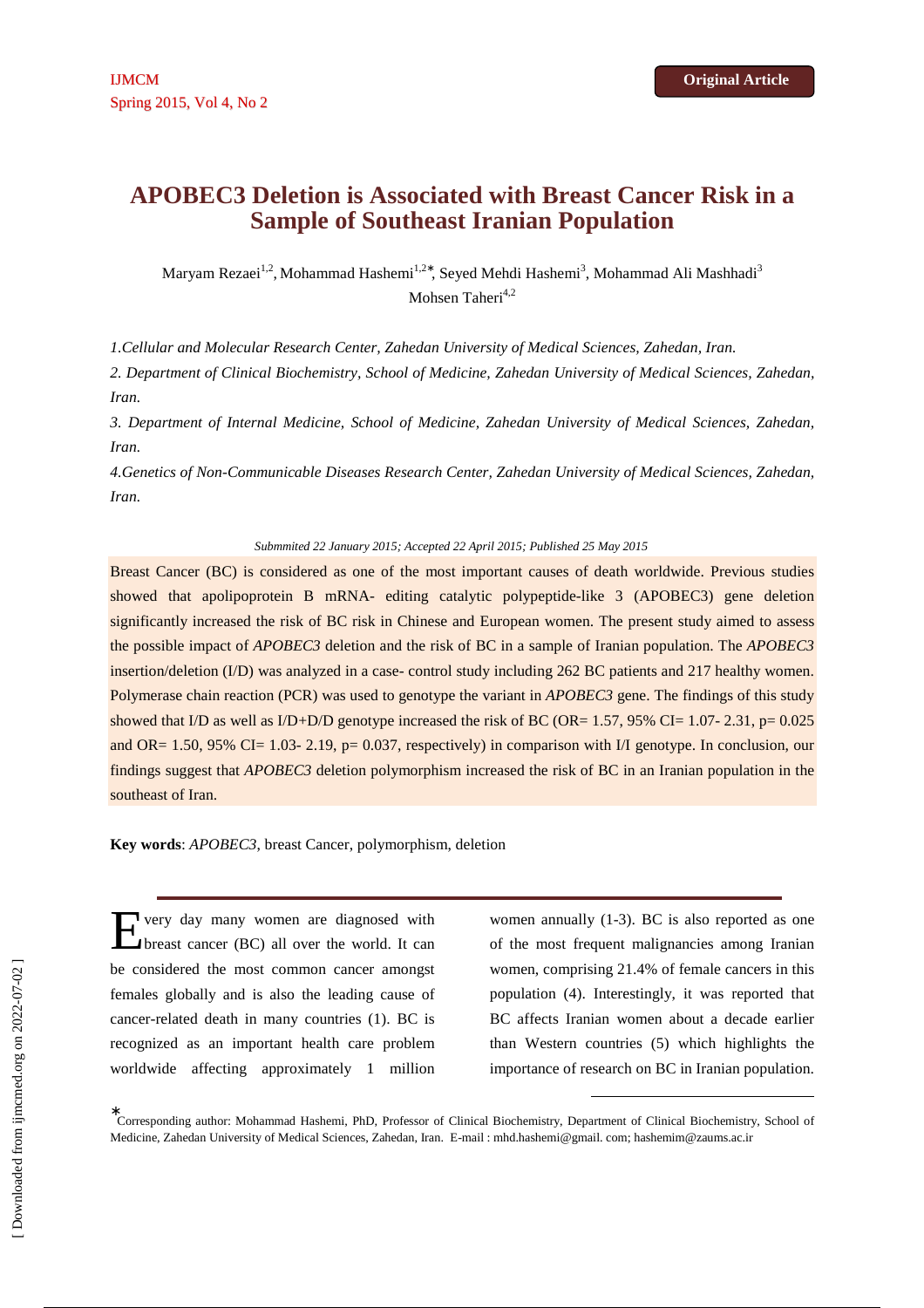Several different factors are involved in BC pathogenesis while its exact etiology is complicated and not clearly identified. Our recent publications have provided evidence that genetic factors play important roles in the pathogenesis and progressions of BC in the population of southeast of Iran (6-10).

Somatic mutations in the genome are critical for transformation of normal cells into cancers. The existence of hundreds to thousands of mutations has been shown in most cancers (11-14).

*APOBEC3s* (A3s) gene cluster is located on chromosome 22q13.1-q13.2 including *APOBEC3A*, *APOBEC3B*, *APOBEC3C*, *APOBEC3D*, *APOBE-C3E*, *APOBEC3F*, *APOBEC3G*, and *APOBEC3H* which are arranged in tandem and play key roles in intracellular defense against viral infection (15, 16). They all have the cytidine deaminase activity and are able to convert cytosine to uracil (15).

Through copy number variation (CNV) genome wide association study (GWAS), Long et al. realized a common (CNV) locus for breast cancer in Chinese women, which was located between the fifth exon of *APOBEC3A* and the eighth exon of *APOBEC3B* (17). The finding was also repeated among women of European ancestry (18). It has been shown that a 29.5 Kb deletion occurs between the fifth exon of *APOBEC3A* and the eighth exon of *APOBEC3B*, leading to the complete removal of the *APOBEC3B* coding region. Several studies have found an association between *APOBEC3* deletion and risk of various cancers (17-19).

To the best of our knowledge there is no any report regarding the association between *APOBEC3* deletion and BC in Iranian women, therefore in the present study we aimed to find out the impact of *APOBEC3* deletion on BC risk in a sample of Iranian population.

## **Material and methods**

#### **Patients**

This population- based case- control study was accomplished on 262 pathologically confirmed BC patients referred to Ali Ebneh Abitaleb hospital (Iran) from February 2009 until August 21014 and 217 age-matched population-based healthy women with no history of any type of cancer and not related to the patients. Ethical approvals for recruitment were obtained from the local Ethics Committee of Zahedan University of Medical Sciences, and informed consent was obtained from all patients and healthy individuals. Blood samples were collected in EDTA-containing tubes from patients and healthy controls and DNA was extracted using the salting out method. The quality of the isolated DNA was checked by electrophoresis on 1% agarose gel, quantitated spectrophotometrically and stored at -20 °C till further use.

## *APOBEC3B* **insertion/deletion genotyping**

Genotyping of *APOBEC3* insertion/deletion was performed using polymerase chain reaction (PCR) as described by Kidd et al. (20). One pair of deletion and two pairs of insertion (insertions 1 and 2) primers were used to distinguish between the insertion and deletion alleles. The primers sequences used were: Deletion-F: 5`-TAGGTGC-CACCCCGAT-3`, Deletion-R: 5`-TTGAGCAT-AATCTTACTCTTGTAC-3`, Insertion1-F: 5`- TTGGTGCTGCCCCCTC-3`, Insertion1-R: 5`- TAGAGACTGAGGCCCAT-3`, Insertion2-F: 5`- TGTCCCTTTTCAGAGTTTGAGTA-3`, Insertion-2-R: 5`-TGGAGCCAATTAATCACTTCAT-3`. Deletion primers are specific to the deletion sequence configuration and generate a 700 bp PCR product upon amplification. Insertion 1 and Insertion 2 primers amplify only the insertion configuration and produce 490 and 705 bp products, respectively. Insertion and deletion PCR assays were performed separately, the products pooled, and visualized on a standard 2% agarose gel. In addition, each of the samples, which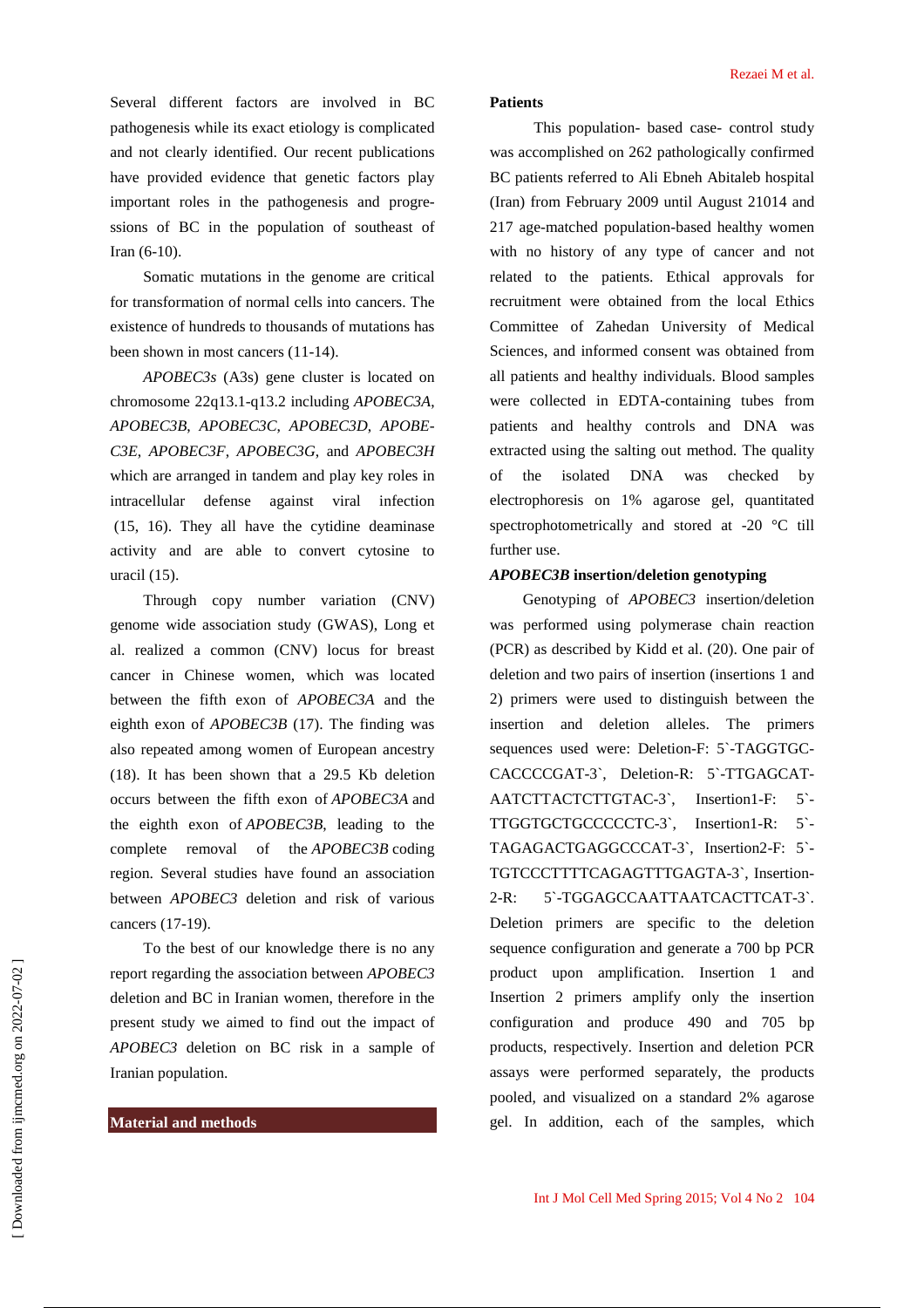#### APOBEC3 Deletion in Breast Cancer

appeared to be homozygous for the deletion, was genotyped using a second set of oligonucleotides for the insertion (Insertion 2).

PCR was performed using 2X Prime Taq Premix (Genet Bio, Korea). The amplification procedure consisted of an initial denaturing step for 5 min at 95 °C followed by 34 cycles: for 30 s at 95 °C, 24 s at 61 °C, and 17 s at 72 °C, as well as a final extension step for 10 min at 72 °C. The PCR products were visualized on a 3% agarose gel containing 0.5 µg/ ml of ethidium bromide (Figure 1).

# **Statistical analysis**

All statistical analyzes were computed using statistical package SPSS 20 software. The differences between the variables were evaluated by chi-square test or independent sample t-test according to the data. The association between genotypes and BC were assessed by computing the odds ratio (OR) and 95% confidence intervals (95% CI) from logistic regression analyses. A  $p$ - value  $\lt$ 0.05 was considered as statistically significant. According to our results, sample power was computed for *APOBEC3* deletion by comparison of each genotype with the sum of other genotypes by using STATA 10 software (Table 1).



**Fig. 1.** Photograph of DNA electophoresis for detection of *APOBEC3* I/D variant. M: DNA marker; lanes 1, and 3: I/D; lane 2, and 5: D/D; lanes 4 and 6, I/I genotypes.

| <b>Table 1.</b> Association between the <i>APOBEC3</i> gene deletion and breast cancer risk. |                  |                  |                   |          |              |  |  |
|----------------------------------------------------------------------------------------------|------------------|------------------|-------------------|----------|--------------|--|--|
| <b>APOBEC3 I/D</b>                                                                           | <b>Cases</b>     | <b>Controls</b>  | OR (95% CI)       | P- value | Study power% |  |  |
| variant                                                                                      | $\mathbf{n}(\%)$ | $\mathbf{n}(\%)$ |                   |          |              |  |  |
| $\overline{M}$                                                                               | 154 (58.8)       | 148(68.2)        | 1.00              |          | 53           |  |  |
| $\overline{L}$                                                                               | 103(39.3)        | 63(29.0)         | $1.57(1.07-2.31)$ | 0.025    | 62           |  |  |
| D/D                                                                                          | 5(1.9)           | 6(2.8)           | $0.80(0.24-2.66)$ | 0.767    | 6            |  |  |
| $I/D+D/D$                                                                                    | 108(41.2)        | 69 (31.8)        | $1.50(1.03-2.19)$ | 0.037    | 53           |  |  |
| Allele                                                                                       |                  |                  |                   |          |              |  |  |
|                                                                                              | 411 (78.4)       | 359 (82.7)       | 1.00              |          | 35           |  |  |
| D                                                                                            | 113(21.6)        | 75(17.3)         | $1.32(0.95-1.82)$ | 0.102    | 35           |  |  |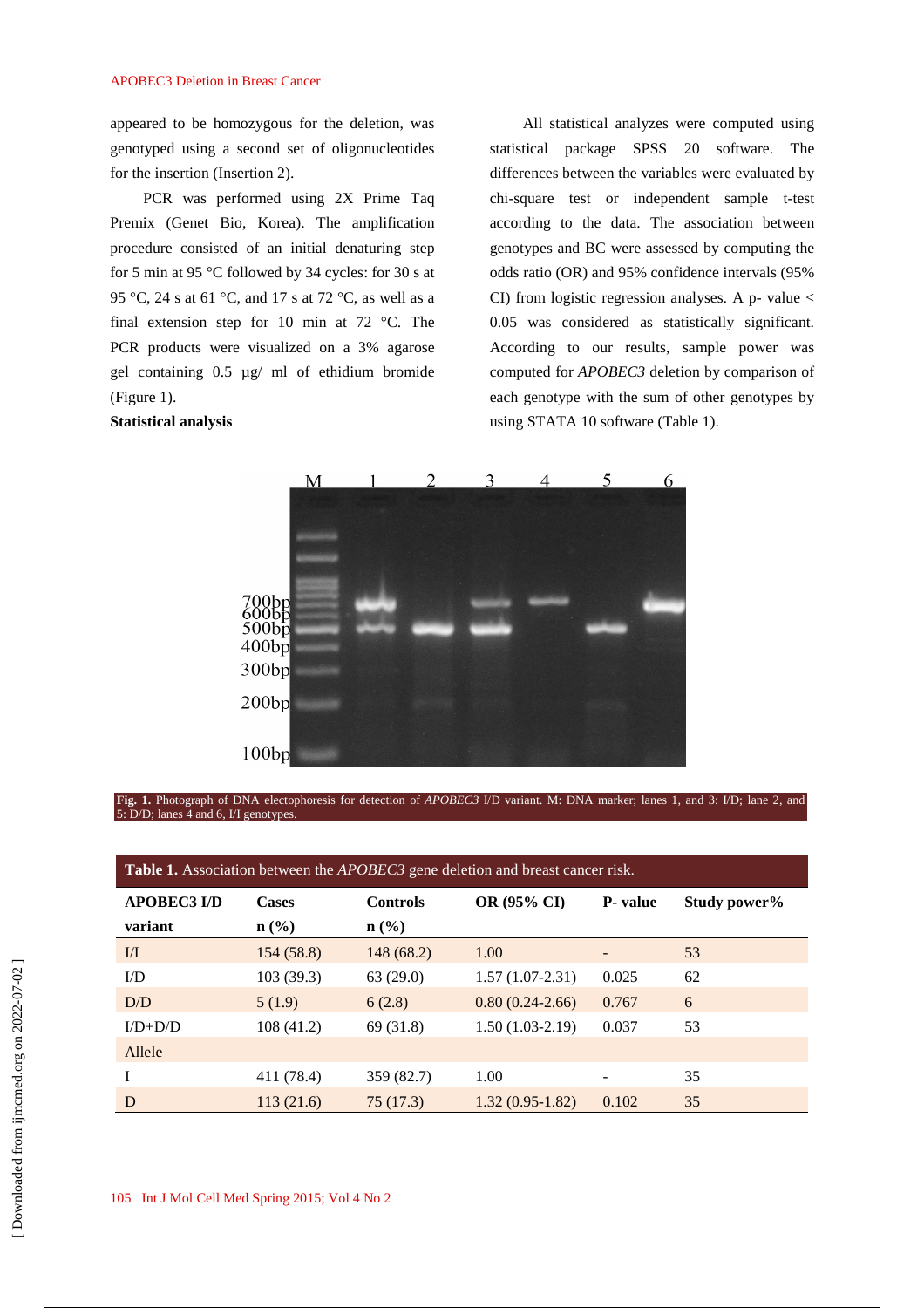| Table 2. Association between APOBEC3A I/D polymorphism and clinicopathological characteristics. |                |                 |                  |                  |  |  |  |
|-------------------------------------------------------------------------------------------------|----------------|-----------------|------------------|------------------|--|--|--|
| <b>Variables</b>                                                                                | APOBEC3A       |                 |                  | $\boldsymbol{P}$ |  |  |  |
|                                                                                                 | $\overline{M}$ | $\overline{ID}$ | D/D              |                  |  |  |  |
| Age (years)                                                                                     |                |                 |                  | 0.696            |  |  |  |
| $\leq 50$                                                                                       | 84             | 60              | $\overline{2}$   |                  |  |  |  |
| $>50$                                                                                           | 64             | 42              | $\overline{3}$   |                  |  |  |  |
| Pathological type                                                                               |                |                 |                  | 0.138            |  |  |  |
| Ductal                                                                                          | 94             | 74              | $\overline{5}$   |                  |  |  |  |
| Others                                                                                          | 47             | 25              | $\overline{0}$   |                  |  |  |  |
| Tumor size (cm)                                                                                 |                |                 |                  | 0.429            |  |  |  |
|                                                                                                 | 35             | 47              | $\mathbf{1}$     |                  |  |  |  |
| $\leq$ <sup>2</sup> $>$ 2                                                                       | 77             | 79              | 7                |                  |  |  |  |
| <b>TNM Stage</b>                                                                                |                |                 |                  | 0.850            |  |  |  |
| I                                                                                               | 19             | 22              | $\overline{3}$   |                  |  |  |  |
| $\mathbf{I}$                                                                                    | 47             | 48              | 5                |                  |  |  |  |
| III                                                                                             | 32             | 35              | $\overline{3}$   |                  |  |  |  |
| IV                                                                                              | 13             | 24              | $\overline{2}$   |                  |  |  |  |
| Grade                                                                                           |                |                 |                  | 0.437            |  |  |  |
| $\mathbf{I}$                                                                                    | 23             | 21              | $\overline{2}$   |                  |  |  |  |
| $\mathbf{I}$                                                                                    | 64             | 67              | 7                |                  |  |  |  |
| III                                                                                             | 14             | 30              | $\mathbf{1}$     |                  |  |  |  |
| IV                                                                                              | $\overline{0}$ | $\overline{0}$  | $\boldsymbol{0}$ |                  |  |  |  |
| <b>ER</b> status                                                                                |                |                 |                  | 0.858            |  |  |  |
| Positive                                                                                        | 68             | 78              | $\overline{8}$   |                  |  |  |  |
| Negative                                                                                        | 37             | 43              | $\overline{3}$   |                  |  |  |  |
| PgR status                                                                                      |                |                 |                  | 0.627            |  |  |  |
| Positive                                                                                        | 62             | 79              | $\boldsymbol{6}$ |                  |  |  |  |
| Negative                                                                                        | 41             | 42              | $\overline{5}$   |                  |  |  |  |
| <b>HER2</b> status                                                                              |                |                 |                  | 0.155            |  |  |  |
| Positive                                                                                        | 50             | 69              | 9                |                  |  |  |  |
| Negative                                                                                        | 61             | 59              | $\overline{4}$   |                  |  |  |  |

## **Results**

The study groups included 262 pathologically confirmed BC patients with an average age of 48.9± 11.2 years and 217 healthy women with a mean age of 50.0± 13.0 years. The demographic information of patients group was summarized in Table 1. No significant difference was found between the groups regarding age ( $p= 0.306$ ). The frequency distribution of the *APOBEC3* I/D in BC cases and controls are shown in Table 1. Our results showed that I/D as well as I/D+D/D genotype increased the risk of BC (OR=  $1.57$ , 95% CI=  $1.07$ -2.31, p= 0.025 and OR= 1.50, 95% CI= 1.03-2.19, p= 0.037, respectively) in comparison with I/I genotype.

The D allele frequency in BC and controls were 0.216 and 0.173, respectively. The *APOBEC3* D allele was not associated with the risk of BC in comparison with I allele (OR=  $1.32$ ,  $95\%$  CI= 0.95- $1.82$ ,  $p= 0.102$ ).

The *APOBEC3* I/D in controls ( $\chi$ 2= 0.052, p= 0.819) but not in cases ( $\chi$ 2= 6.88, p= 0.008) were in Hardy-Weinberg Equilibrium (HWE).

As shown in table 2, no significant association was observed among *APOBEC3* deletion and clinicopathological parameters, including tumor stage, tumor grade, estrogen and progesterone receptors (ER, PgR), tumor size, and human growth factor receptor 2 (HER2).

## **Discussion**

In the current study we examined the impact of *APOBEC3* deletion on BC risk in a sample of Iranian population who were living in southeast of this country. The findings revealed that *APOBEC3* deletion significantly increased the risk of breast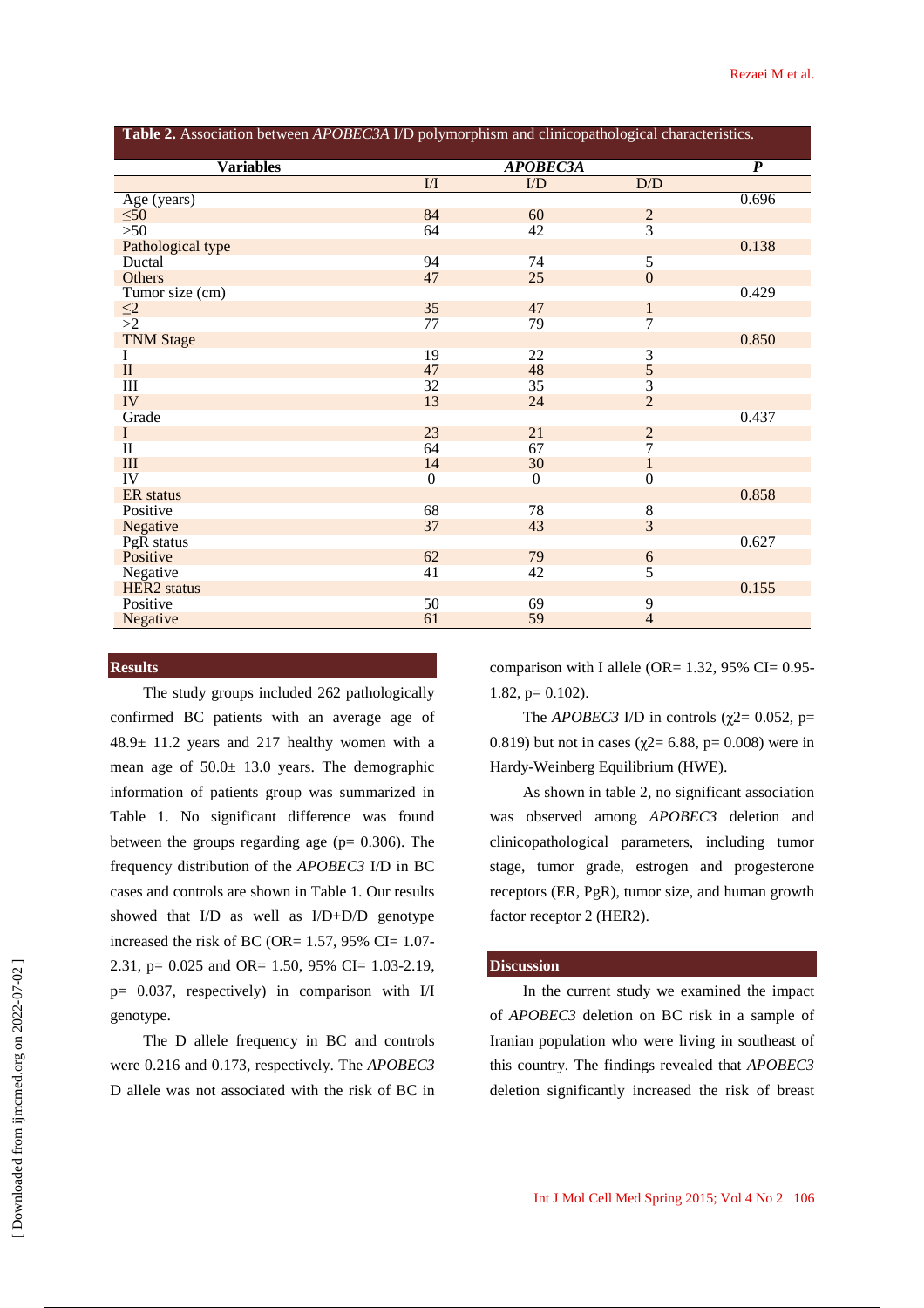#### APOBEC3 Deletion in Breast Cancer

cancer among a sample of Iranian women. Long et al. performed a genome-wide

association study in Chinese population and found a strong association between common deletion in the *APOBEC3* gene and BC (17). Their findings showed the ORs of 1.31 (95% CI=  $1.21$ -1.42) for a one-copy deletion and 1.76 (95% CI= 1.57-1.97) for a two-copy deletion. The result was also replicated among women of European ancestry and the findings showed that the deletion was significantly associated with breast cancer risk, with ORs and 95% CIs of 1.21 (1.02–1.43) for onecopy deletion and 2.29 (1.04–5.06) for two-copy deletion in comparison with no deletion (18).

Qi et al. investigated the possible association between *APOBEC3* gene deletion and risk of epithelial ovarian cancer (EOC) in Chinese population (19). They found that one copy deletion as well as two-copy deletion of *APOBEC3* significantly increased the risk of EOC in comparison with subjects with no deletions.

Addition evidences suggested that *APOBEC3B* is involved in mutagenesis of human cancers such as bladder, cervix, lung (adenocarcinoma and squamous cell carcinoma), head and neck as well as BC (21-24). *APOBEC3B* catalyzes genomic DNA deamination and it is a main mutational source in BC accounting for C-to-T transitions (25). Upregulation of *APOBEC3B* has been revealed in BC showing that it as an important source of enzymatic mutation and DNA damage that could inactivate the tumor suppressor *TP53* gene (25).

We found no significant association between *APOBEC3* deletion and clinicopathological parameters of BC patients. To the best of our knowledge, there is no data regarding the impact of *APOBEC3* deletion on response to treatment as well as prognosis of BC patients.

In conclusion, our findings indicated that *APOBEC3* deletion significantly increased the risk of BC in an Iranian population in southeast of Iran. Large sample sizes in diverse ethnicities are still required to certify our finding.

### **Acknowledgement**

This research was funded as dissertation grant (MSc thesis of MR) from the Deputy for Research, Zahedan University of Medical Sciences.

## **Conflict of Interests**

The authors declared no conflict of interests.

### **References**

1. Youlden DR, Cramb SM, Dunn NA, et al. The descriptive epidemiology of female breast cancer: an international comparison of screening, incidence, survival and mortality. Cancer Epidemiol 2012;36:237-48.

2. Wu JT, Kral JG. The NF-kappaB/IkappaB signaling system: a molecular target in breast cancer therapy. J Surg Res 2005;123:158-69.

3. Turashvili G, Bouchal J, Burkadze G, et al. Differentiation of tumours of ductal and lobular origin: II. Genomics of invasive ductal and lobular breast carcinomas. Biomed Pap Med Fac Univ Palacky Olomouc Czech Repub 2005;149:63-8.

4. Babu GR, Samari G, Cohen SP, et al. Breast cancer screening among females in Iran and recommendations for improved practice: a review. Asian Pac J Cancer Prev 2011;12:1647-55.

5. Kolahdoozan S, Sadjadi A, Radmard AR, et al. Five common cancers in Iran. Arch Iran Med 2010;13:143-6.

6. Omrani M, Hashemi M, Eskandari-Nasab E, et al. hsa-mir-499 rs3746444 gene polymorphism is associated with susceptibility to breast cancer in an Iranian population. Biomark Med 2014;8:259-67.

7. Hashemi M, Amininia S, Ebrahimi M, et al. Association between hTERT polymorphisms and the risk of breast cancer in a sample of Southeast Iranian population. BMC Res Notes 2014;7:895.

8. Amininia S, Hashemi M, Ebrahimi M, et al. Association between CCNE1 polymorphisms and the risk of breast cancer in a sample of southeast Iranian population. Med Oncol 2014;31:189.

9. Eskandari-Nasab E, Hashemi M, Ebrahimi M, et al. Evaluation of CCL5 -403 G>A and CCR5 Delta32 gene